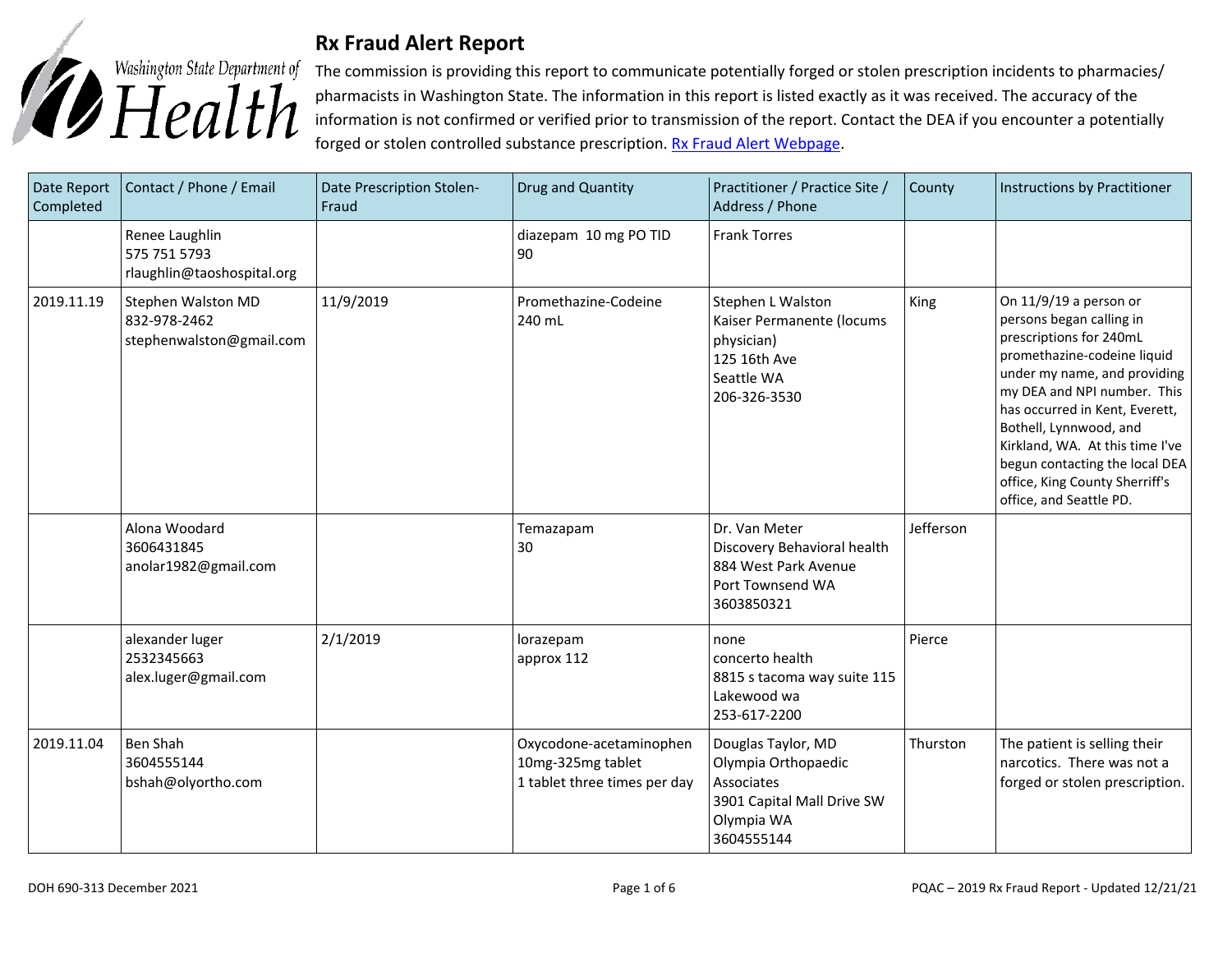| Date Report<br>Completed | Contact / Phone / Email                                                     | Date Prescription Stolen-<br>Fraud | Drug and Quantity                    | Practitioner / Practice Site /<br>Address / Phone                                                                                | County | Instructions by Practitioner                                                                                                                                                                                                                                                                                                              |
|--------------------------|-----------------------------------------------------------------------------|------------------------------------|--------------------------------------|----------------------------------------------------------------------------------------------------------------------------------|--------|-------------------------------------------------------------------------------------------------------------------------------------------------------------------------------------------------------------------------------------------------------------------------------------------------------------------------------------------|
| 2019.10.08               | <b>Austin Blakeslee</b><br>360-787-4000<br>rx3200@hi-<br>schoolpharmacy.com | 10/4/2019                          | Promethazine/Codeine Syrup<br>360 mL | <b>Katie Winans</b><br><b>Orchards Family Medicine</b><br>9300 NE Vancouver Mall<br><b>Drive</b><br>Vancouver WA<br>360-567-0488 | Clark  | Call Orchards Family<br>Medicine at 360-567-0488 to<br>verify the prescription.                                                                                                                                                                                                                                                           |
| 2019.09.07               | Sara Beste<br>512 573 9310<br>sarabest14@gmail.com                          | 6/7/2019                           | Oxycodone 20mg<br>100                | Sara Beste<br>Seattle Children's<br>4800 Sand Point Way<br>Seattle WA<br>206-987-000                                             | King   | <b>Call Seattle Children's</b><br>Hospital                                                                                                                                                                                                                                                                                                |
|                          | Amanda See<br>8588885909<br>amandasee12@gmail.com                           |                                    | Promethazine 6.25 mg syrup<br>473 mL | Benjamin Seo                                                                                                                     |        |                                                                                                                                                                                                                                                                                                                                           |
| 2019.09.04               | Rebecca Kleine<br>253-219-5290<br>rebkleine@hotmail.com                     |                                    | Naproxen Sus 125/5ml<br>2 bottles    | Dr. Soma Mandel<br>Kaiser Permanente<br>301 S. 320th St.<br>Federal Way WA<br>253-874-7000                                       | King   | I called my provider. My<br>provider verified there was<br>no such prescription ordered<br>(9/5/19)                                                                                                                                                                                                                                       |
| 2019.08.14               | <b>Susan Petty</b><br>360-457-1222<br>susiep@jimsrx.com                     | 8/19/2019                          | oxycodone 30mg<br>90                 | Sui M. Twe, MD<br>Family Practice (retired)<br>24604 104th Ave Southeast,<br>Suite 201<br>Kent Wa<br>2538549799                  | King   | Prescriber is now retired, and<br>had sanctions on her for<br>prescribing controlled<br>medications. Do not fill under<br>this prescriber, period! Port<br>Angeles police are working the<br>case. Prescription was written<br>for patient Shalmarie Wilson<br>(04/04/1968) man brought in<br>prescription, Andrew Levan<br>(06/03/1958). |
|                          | <b>Susan Petty</b><br>360-457-1222<br>kimosabi123@hotmail.com               |                                    | oxycodone 30mg<br>90                 | Sui Men Twe                                                                                                                      |        |                                                                                                                                                                                                                                                                                                                                           |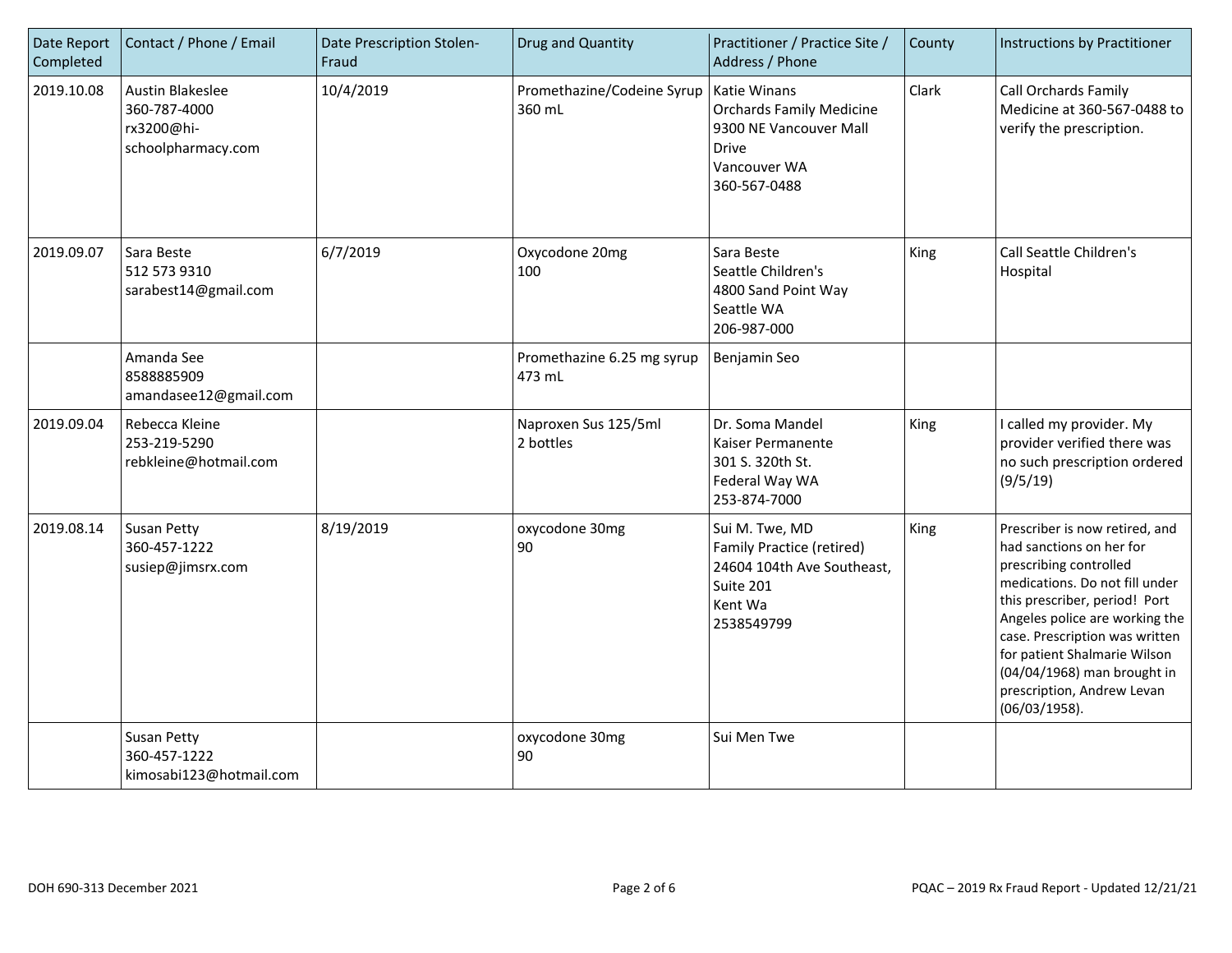| Date Report<br>Completed | Contact / Phone / Email                                             | Date Prescription Stolen-<br>Fraud | Drug and Quantity                                                  | Practitioner / Practice Site /<br>Address / Phone                                                                                     | County   | Instructions by Practitioner                                                                                                                              |
|--------------------------|---------------------------------------------------------------------|------------------------------------|--------------------------------------------------------------------|---------------------------------------------------------------------------------------------------------------------------------------|----------|-----------------------------------------------------------------------------------------------------------------------------------------------------------|
| 2019.08.02               | Heidi Zipperer<br>3603309565<br>hzipperer@vvhc.org                  | 5/18/2019                          | Alprazolam 2MG, Alprazolam<br>1MG, Alprazolam 1MG<br>60, 90, 90    | David L. Caulfield<br>Valley View Health Center<br>273 Sussex Avenue E<br>Tenino WA<br>3602645665                                     | Thurston | Contact Law Enforcement.<br>Reported to Tenino Police<br>360.704.2740 8/2/2019.                                                                           |
|                          | Nicholas Rovang<br>8087479417<br>nrovang@gmail.com                  |                                    | Promethazine 6.25mg/5ml<br>473                                     | Clint Thompson<br>Pinnacle Healthcare Center<br>2309 Dolarway Rd<br>Ellensburg WA<br>5099685066                                       | Kittitas |                                                                                                                                                           |
| 2019.07.15               | Albert Kang<br>42592898001<br>albertkangdmd@gmail.com               |                                    | prescription pad<br>0                                              | Albert Kang<br><b>Geriatric Dental Group</b><br>728 s 320th St. Ste. A<br>Federal Way WA<br>4258198001                                | King     | For verification, please call<br>Geriatric Dental Group to at<br>425-829-8001 if you suspect<br>a potentially forged or stolen<br>prescription. Thank you |
|                          | laurie miller<br>360-795-3691<br>rx1148@hi-<br>schoolpharmacy.com   |                                    | pen v k 500 and prometh c<br>codeine syrup<br>24 +1 and 220ml      | zafer yildirim                                                                                                                        |          |                                                                                                                                                           |
|                          | Laurie Miller<br>360-795-3691<br>rx1148@hi-<br>schoolpharmacy.com   |                                    | pen v k 500 #24, and<br>Prometh c codeine 220ml<br>24 +1 and 220ml | Zafer Yildirim<br>was at peace health cancer<br>center (out of country)<br>1615 delaware st<br>longview<br>washington<br>360-414-7878 | Cowlitz  |                                                                                                                                                           |
| 2019.07.08               | Charmaine Mode<br>3604142275<br>cmode@peacehealth.org               | 7/8/2019                           | promethazine with codeine<br>syrup<br>unknown                      | Zafer Yildirim<br>PeaceHealth St John Medical<br>Center<br>1615 Delaware St<br>Longview WA<br>3604142000                              | Cowlitz  | Call PeaceHealth Cancer<br>Center to verify - Dr. Yildirim<br>no longer practices here and<br>is not currently prescribing.                               |
|                          | Alex Polzin<br>206.987.1767<br>alex.polzin@seattlechildrens.<br>org |                                    | oxycodone 20mg<br>60                                               | Sara Beste<br><b>Pacific Medical Center</b><br>10416 5th Ave NE<br>Seattle<br>Washington<br>206.517.6700                              | King     |                                                                                                                                                           |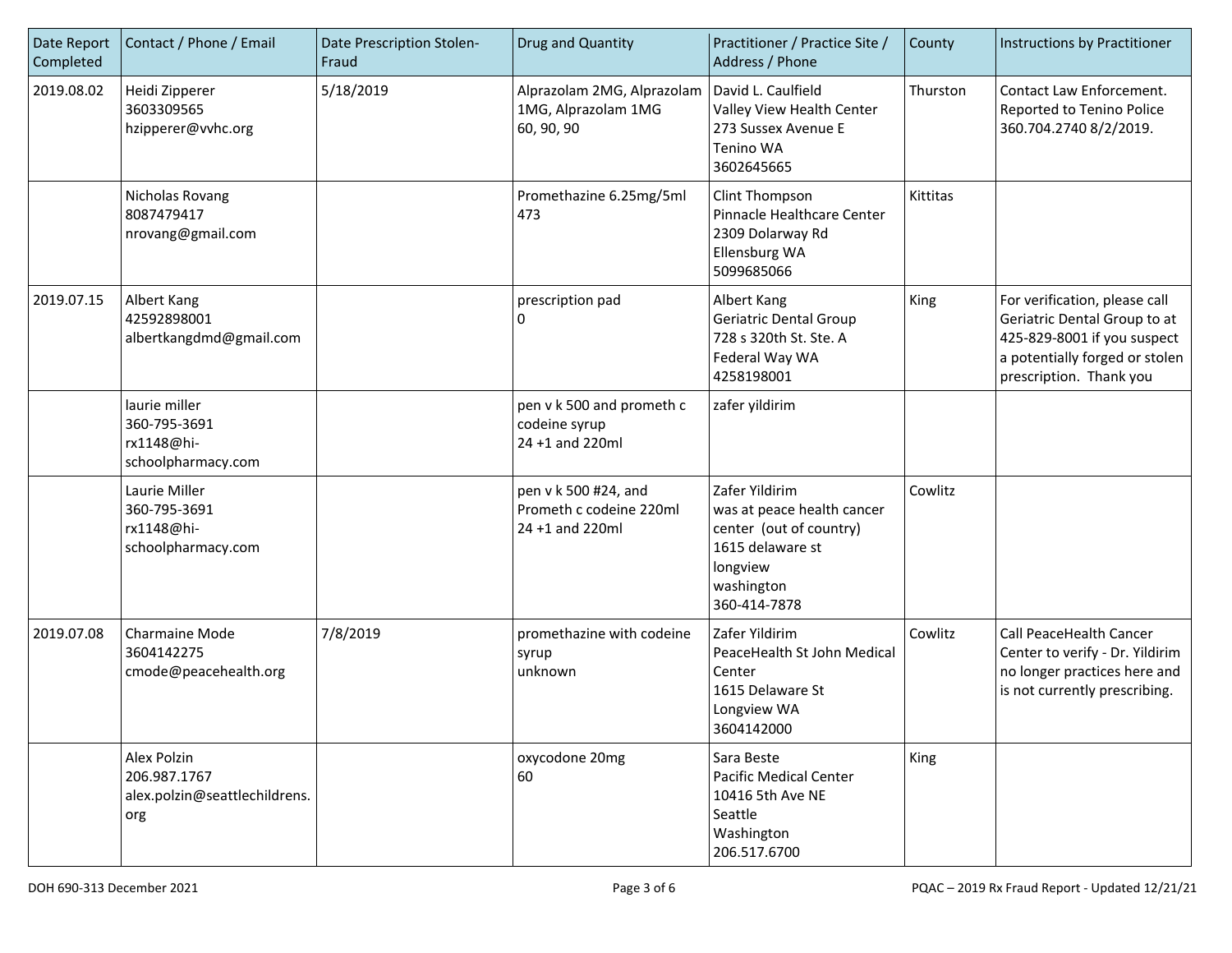| Date Report<br>Completed | Contact / Phone / Email                                | Date Prescription Stolen-<br>Fraud | Drug and Quantity                 | Practitioner / Practice Site /<br>Address / Phone                                                        | County   | Instructions by Practitioner                                                                                                                                                                                                                                                                                                                                                                                                                                                             |
|--------------------------|--------------------------------------------------------|------------------------------------|-----------------------------------|----------------------------------------------------------------------------------------------------------|----------|------------------------------------------------------------------------------------------------------------------------------------------------------------------------------------------------------------------------------------------------------------------------------------------------------------------------------------------------------------------------------------------------------------------------------------------------------------------------------------------|
| 2019.06.05               | Man Sunwoo<br>425-766-0627<br>mansunwoo@hotmail.com    |                                    | Hydrocodone<br>1000+              | Man Sunwoo<br><b>Bellevue Dental Excellence</b><br>14700 NE 8th St, 210<br>bellevue WA<br>4253781600     | King     | Call provide and contact law<br>enforcement office working<br>the case.                                                                                                                                                                                                                                                                                                                                                                                                                  |
|                          | lawrence J ready<br>4695837833<br>readyl0528@yahoo.com |                                    | oxycodone<br>60                   | lawrence ready<br>Immediate clinic<br>1943 Lighthouse Ln NE<br><b>Burien Washington</b><br>206-242-2501  | King     |                                                                                                                                                                                                                                                                                                                                                                                                                                                                                          |
| 2019.05.21               | Lauren Low<br>206-606-6925<br>ltlow@seattlecca.org     | 5/1/2019                           | Oxycodone<br>30                   | Evangeline Marasigan<br>Seattle Cancer Care Alliance<br>825 Eastlake Ave E<br>Seattle WA<br>206-606-1375 | King     | not sure. in this case, once the<br>error was identified I<br>contacted the pharmacy<br>directly to correct the error in<br>the computer system. In<br>talking with them today, it<br>appear that when the new<br>prescriber (Evangeline<br>Marasigan) began writing<br>controlled prescriptions<br>starting in March, the DEA<br>number was never changed so<br>in the PMP, all controlled<br>prescriptions written by her<br>sent to our pharmacy were<br>under my (Lauren Low) DEA #. |
| 2019.05.02               | Jasmine<br>360-491-9754<br>s3417c01@albertsons.com     | 5/1/2019                           | Promethazine with codeine<br>80z. | Rebecca Ritchie<br>Vantage Physicians<br>3703 ENSIGN RD NE<br>OLYMPIA Wa<br>3604381161                   | Thurston | PRESCRIPTION FOR AMOXIL<br>AND PROMETHAZINE WITH<br>CODEINE WAS LEFT ON THE<br>VOICEMAIL AT SAV-ON<br>PHARMACY. PLEASE CALL TO<br><b>VERIFY ANY PRESCRIPTONS</b><br>LEFT ON VOICEMAIL FOR<br>PROMETHAZINE WITH<br><b>CODEINE FROM PROVIDER</b><br>AND CONTACT LOCAL LAW<br>ENFORCEMENT.                                                                                                                                                                                                  |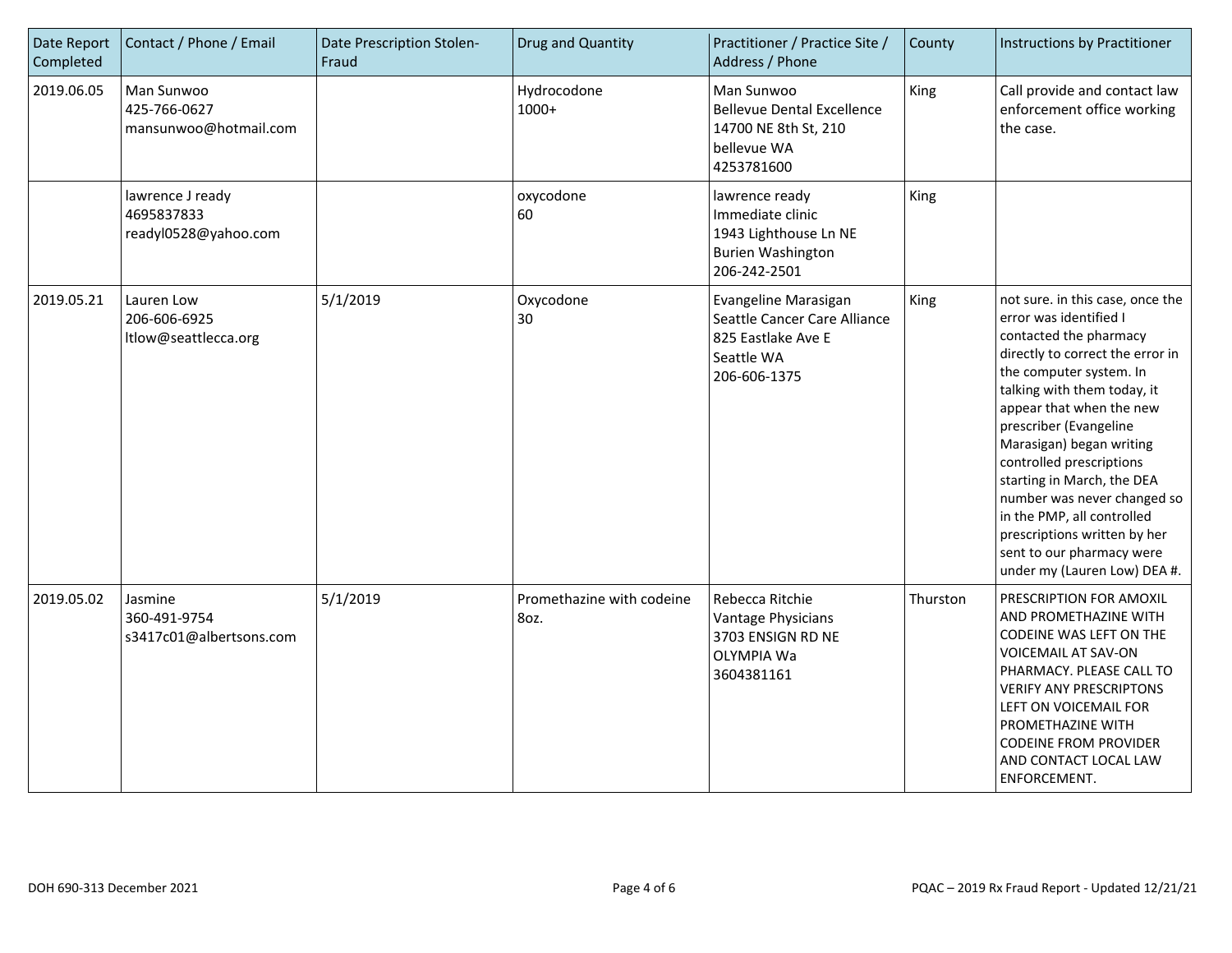| Date Report<br>Completed | Contact / Phone / Email                                               | Date Prescription Stolen-<br>Fraud | Drug and Quantity                          | Practitioner / Practice Site /<br>Address / Phone                                                                                       | County | Instructions by Practitioner                                                                                                                                                                                                  |
|--------------------------|-----------------------------------------------------------------------|------------------------------------|--------------------------------------------|-----------------------------------------------------------------------------------------------------------------------------------------|--------|-------------------------------------------------------------------------------------------------------------------------------------------------------------------------------------------------------------------------------|
| 2019.04.29               | Chris Bjarke<br>4252289319<br>bjarke@comcast.net                      | 12/20/2018                         | OXYCODONE-<br>ACETAMINOPHEN 10-325<br>90   | Chris Bjarke<br>Eastgate Public Health Clinic<br>14350 SE Eastgate Way<br><b>Bellevue Washington</b><br>4252289319                      | King   | Call law enforcement                                                                                                                                                                                                          |
| 2019.04.11               | Erin Frame<br>425 922 8351<br>frameek@gmail.com                       | 12:00:00 AM                        | Unknown<br>Unknown                         | Erin Frame<br><b>Therapeutic Health Services</b><br>16715 Aurora Ave N<br>Seattle WA<br>2063227676                                      | King   | Prescription pad potentially<br>stolen, if you receive a paper<br>prescription with<br><b>Therapeutic Health Services</b><br>written on the top and my<br>name as prescriber, please<br>call me at 425 922 8351 to<br>verify. |
|                          | Wendi Walsh Thurnau<br>253-631-8616<br>wendi.walsh@vca.com            |                                    | 5 mg/ml midazolam<br>6.8 ml                | <b>VCA Covington Animal</b><br>Hospital<br><b>VCA Covington Animal</b><br>Hospital<br>27045 174th PI SE<br>Covington WA<br>253-631-8616 | King   |                                                                                                                                                                                                                               |
| 2019.02.11               | David Applbaum<br>3607757207<br>DAPPLBAUM@PSYCHIATRYN<br>ORTHWEST.COM | 2/3/2019                           | Adderall<br>(dextro/levoamphetamine)<br>60 | David Applbaum<br><b>Psychiatry Northwest</b><br>2366 Eastlake Ave E Ste 439<br>Seattle Washington<br>2064023375                        | King   | Patient appears to be filling<br>under aliases (last name<br>Gusa and Guisa) and DOBs<br>(10/17/1976 and 1975) and<br>multiple providers. I have<br>informed Dr. Vuthy Leng and<br>ARNP Wetter of the<br>situation.           |
| 2019.01.21               | John P Wang<br>4257761191<br>cedarvalleyfamilydental@gm<br>ail.com    |                                    | na<br>2 presciption pad                    | John p wang<br>Cedar Valley Family Dental<br>20006 cedar valley rd #201<br>Lynnwood wa<br>4257761191                                    | King   | please call to verify so we<br>can contact law enforcement                                                                                                                                                                    |